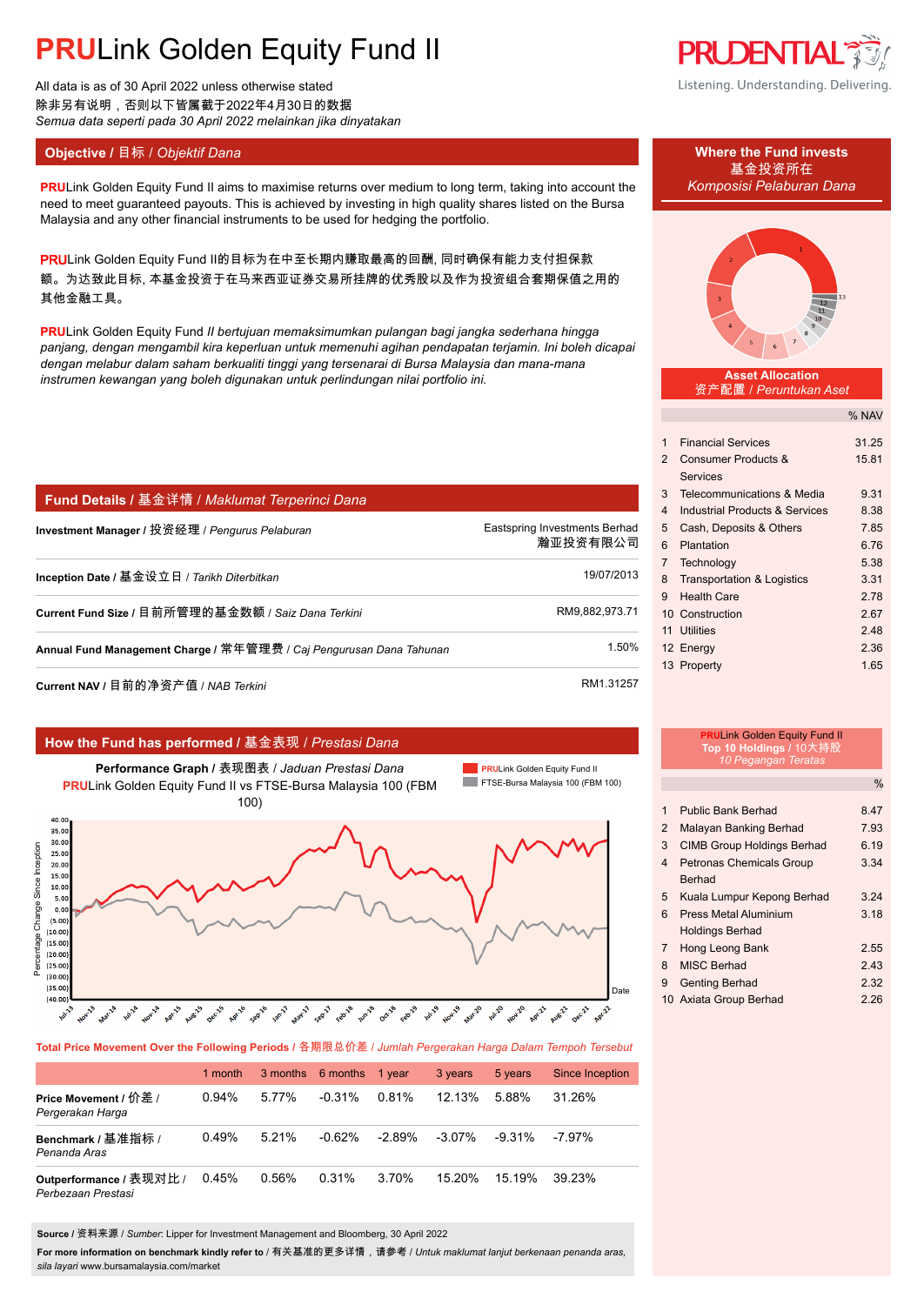## **PRULink Golden Equity Fund II**

All data is as of 30 April 2022 unless otherwise stated 除非另有说明,否则以下皆属截于2022年4月30日的数据 *Semua data seperti pada 30 April 2022 melainkan jika dinyatakan*



### **Monthly Update /** 每月简报 / *Peningkatan Bulanan*

#### **Market Review /** 市场回顾 */ Tinjauan Bulanan*

Malaysian equity markets outperformed the Asia Pacific region , despite being a relatively quiet trading month in April with only USD 9.6 billion traded versus March's USD16.2 billion. Effective 1 April 2022, Malaysia moved towards endemic phase, lifting many travel restrictions. EPF's special withdrawal of up to RM10,000 was opened for applications early April, and within two weeks, saw approved applications of about RM40 billion, to be disbursed by the end of April. This will help drive consumption spending domestically, especially ahead of the Hari Raya festivities that began 2 May 2022. The conflict between Russia and Ukraine continued without a ceasefire being reached. Brent crude oil prices remained elevated at between USD100- 110/bbl, whilst crude palm oil prices trended higher to above RM7000/T. Foreign investors were net buyers of equity in April of RM0.8 billion, the fourth consecutive month of net inflows.

The FBMKLCI Index rose 13.07 points in April to close at 1,600.43 points, up 0.82%. The FBM Small Cap Index rose 2.94% for the month and outperformed the FBMKLCI Index.

尽管交投相对淡静,马来西亚股市走势超越亚太区域;与3月份的162亿美元相比,4月份的成交量仅为96亿美元。大马自2022年4月1日起过渡至地方性流行病阶 段,并消除多项旅游限制。雇员公积金局一万令吉特别提款于4月初开放申请,批准的申请在两周内达到400亿令吉,并于4月底发放。这将有助于推动国内消费开 销,尤其是在开斋节庆祝活动于2022年5月2日展开的前夕。俄罗斯和乌克兰之间的冲突在无法达成停火协议下继续燃烧。布伦特原油价格维持在每桶100-110 美元之 间,原棕油价格则走高至每公吨7000 令吉以上。外资4 月份净买入8 亿令吉股票,是连续第四个月净流入马股。

富时隆综指4月份上涨13.07点或0.82%,以1,600.43点挂收。富马小资本指数月内走高2.94%,跑赢隆综指。

*Pasaran ekuiti Malaysia mengatasi prestasi rantau Asia Pasifik, walaupun April merupakan bulan dagangan yang agak lengang dengan hanya USD9.6 bilion didagangkan berbanding USD16.2 bilion di bulan Mac. Berkuat kuasa 1 April 2022, Malaysia menuju ke fasa endemik, menarik balik banyak sekatan perjalanan. Pengeluaran khas KWSP sehingga RM10,000 dibuka untuk permohonan di awal April, dan dalam tempoh dua minggu, kira-kira RM40 bilion permohonan diluluskan, dan pembayaran akan dilepaskan pada akhir April. Ini akan membantu memacu perbelanjaan penggunaan dalam negara, terutamanya menjelang perayaan Hari Raya yang diraikan pada 2 Mei 2022. Konflik antara Rusia dan Ukraine yang masih berterusan tanpa persetujuan gencatan senjata dicapai. Harga minyak mentah Brent masih lagi meningkat antara USD100 hingga 110 setong manakala harga minyak sawit mentah meningkat kepada melebihi RM7000 setan. Pelabur asing adalah pembeli bersih ekuiti bernilai RM0.8 bilion, aliran masuk bersih bulan keempat berturut-turut.*

*Indeks FBMKLCI menokok 13.07 mata pada April lalu ditutup pada 1,600.43 mata, naik 0.82%. Indeks FBM Small Cap yang meningkat 2.94% di bulan tersebut turut mengatasi prestasi Indeks FBMKLCI.*

#### **Market Outlook /** 市场展望 */ Gambaran Bulanan*

Two months into the Russia/Ukraine conflict, a resolution towards a ceasefire has yet to be achieved. As such commodity prices are likely to remain higher for longer. Other global risks to contend with could include higher inflationary pressures resulting in the US Federal Reserve hiking rates faster and more aggressively. Nevertheless, as Malaysia moves towards endemic phase post 1 April 2022, the reopening will help support the recovery. The PM announced effective 1 May 2022 further relaxations of restrictions such as allowing the option not to wear a mask outdoors, no requirement to check-in with MySejahtera, social distancing no longer required, and fully vaccinated travelers will no longer need to do a Covid-19 test before departing Malaysia and upon arrival, and Covid-19 insurance is no longer needed for all travelers entering Malaysia. The success of the BN party in the recent Johor State Elections will fuel speculations that GE15 may be called after July 2022. A convincing win by any party will be a positive factor towards a more stable government and policy making . Whilst there are many potential headwinds on the horizon, any correction in the market would provide a good opportunity to accumulate fundamentally strong stocks.

俄罗斯与乌克兰爆发冲突两个月后尚未达成停火协议。因此,大宗商品价格可能会在更长时间内保持高位。 其他需要应对的全球风险还包括通胀压力走高使美联储更 快、更激进地加息。尽管如此,大马自2022年4月1日起过渡至地方性流行病阶段,经济重新开放将有助于支撑经济复苏。首相宣布自2022年5月 1日起进一步放宽限 制,包括允许民众选择在户外不戴口罩、无需透过My Sejahtera打卡所在地、不再需要保持社交距离,同时取消完全接种疫苗旅客离开大马之前和抵达时的测试,以 及所有入境大马的旅客无需再投保冠病保险。另一方面,国阵在最近的柔佛州选举中获得胜利使市场猜测,第 15 届全国大选可能在 2022 年 7 月之后召开。任何一方 令人信服的胜利都将是积极因素,因为这将带来一个更稳定的政府和政策制定。尽管许多潜在的不利因素目前充斥市场,任何调整都将是积累基本面强劲的股票的良 机。

*Konflik Rusia/Ukraine telah berlalu dua bulan namun resolusi ke arah gencatan senjata masih belum dicapai. Oleh itu, harga komoditi berkemungkinan kekal tinggi bagi tempoh yang lebih lama. Risiko global lain yang mungkin perlu dihadapi termasuk tekanan inflasi lebih tinggi yang menyebabkan kadar kenaikan Rizab Persekutuan AS lebih cepat lagi agresif. Namun begitu, apabila Malaysia menuju ke fasa endemik selepas 1 April 2022, pembukaan semula sempadan akan membantu menyokong pemulihan. PM mengumumkan berkuat kuasa 1 Mei 2022 lanjutan pelonggaran sekatan seperti membenarkan pilihan untuk tidak memakai pelitup muka di luar rumah, tiada keperluan untuk mendaftar masuk dengan MySejahtera, penjarakan sosial tidak lagi diperlukan, dan pengembara yang telah lengkap divaksin tidak perlu melakukan Ujian Covid-19 samada sebelum berlepas dari Malaysia dan semasa ketibaan, serta insurans Covid-19 ke atas semua pelancong yang memasuki Malaysia tidak lagi diperlukan. Kejayaan parti BN dalam Pilihan Raya Negeri Johor baru-baru ini akan memarakkan spekulasi bahawa PRU15 mungkin diadakan selepas Julai 2022. Kemenangan yang meyakinkan diraih oleh mana-mana parti akan menjadi faktor positif ke arah pembentukan kerajaan dan dasar yang lebih stabil. Walaupun mungkin terdapat banyak halangan, sebarang pembetulan pasaran akan memberikan peluang yang baik untuk mengumpul stok yang secara asasnya kukuh.*

#### **Fund Review & Strategy /** 基金表现评论与投资策略 */ Tinjauan dan Strategi Dana*

The Fund returned 0.94% for the month, outperforming the benchmark return of 0.49% by 0.45%. Year-to-date, the Fund returned 1.18%, outperforming the benchmark return of 0.95% by 0.23%.

During the Month, the outperformance was mainly due to the Fund's underweight in gloves and overweight in selective plantation stocks.

Heightened volatility is expected to continue amid Fed's monetary policies move , precautious headwinds for global GDP growth, on-going Russia-Ukraine conflict with sanctions against Russia. For local front, investors are closely monitor 1Q22 results season in May 2022 and potential upcoming general election in 2H22. We prefer sound fundamental stocks with re-opening plays, particularly in tourism related, industrial, financial and consumer. We are also like stocks that are positively correlated to higher inflation expectation .

检讨月份下,此基金的回酬为0.94%,跑赢取得0.49%回酬的基准0.45%。年度至今,基金的回酬是1.18%,超越取得0.95%回酬的基准0.23%。

检讨月份下走势超越主要归功于基金减码手套以及增持特定种植股的部署。